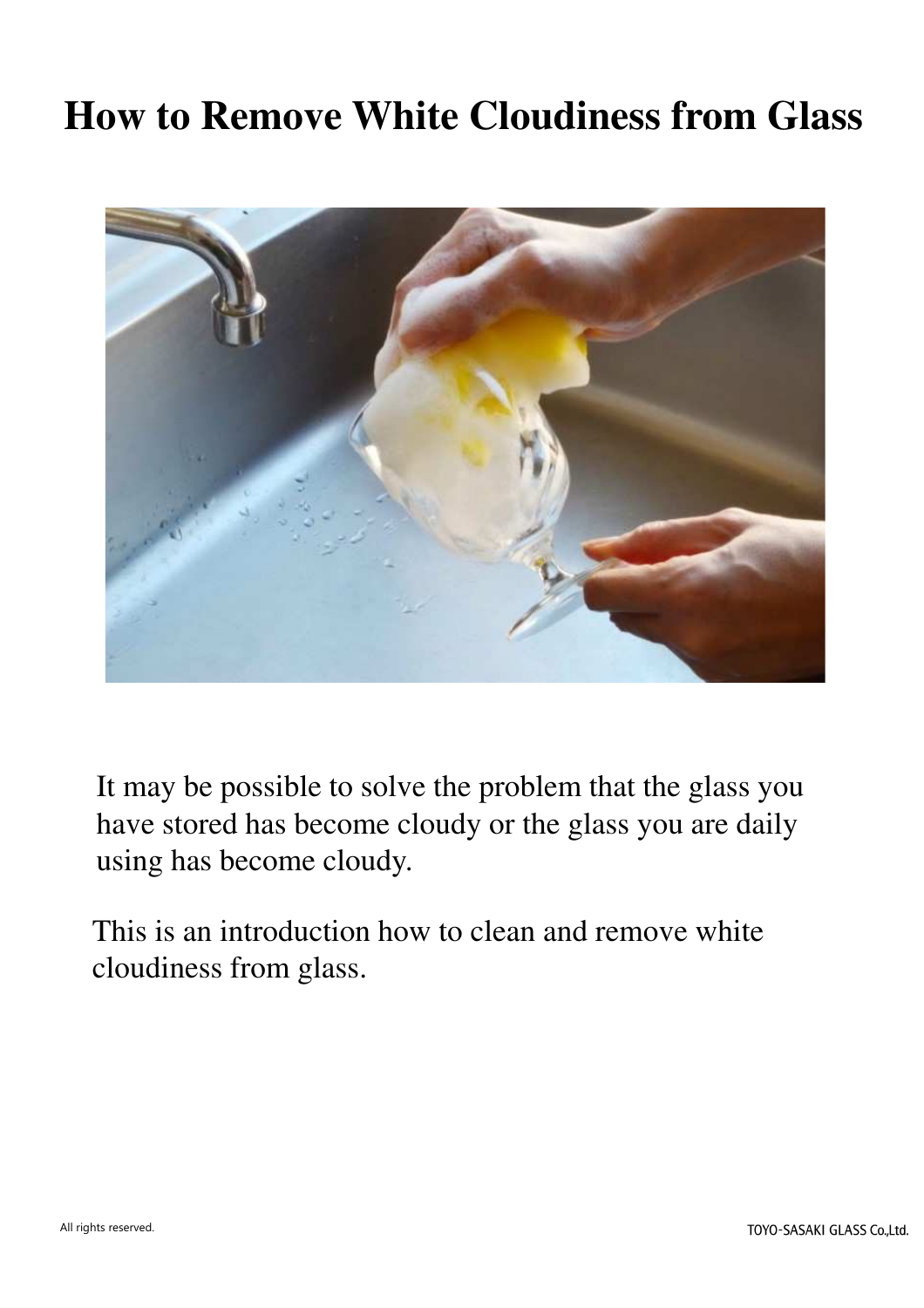## **1. Cause of Cloudiness**



There are various causes for the glass to become cloudy. When sodium, which is a component of the glass, reacts with the moisture in the air to make the glass cloudy, or when the calcium component contained in tap water adheres to the small uneven parts on the surface of the glass, causing it to become cloudy.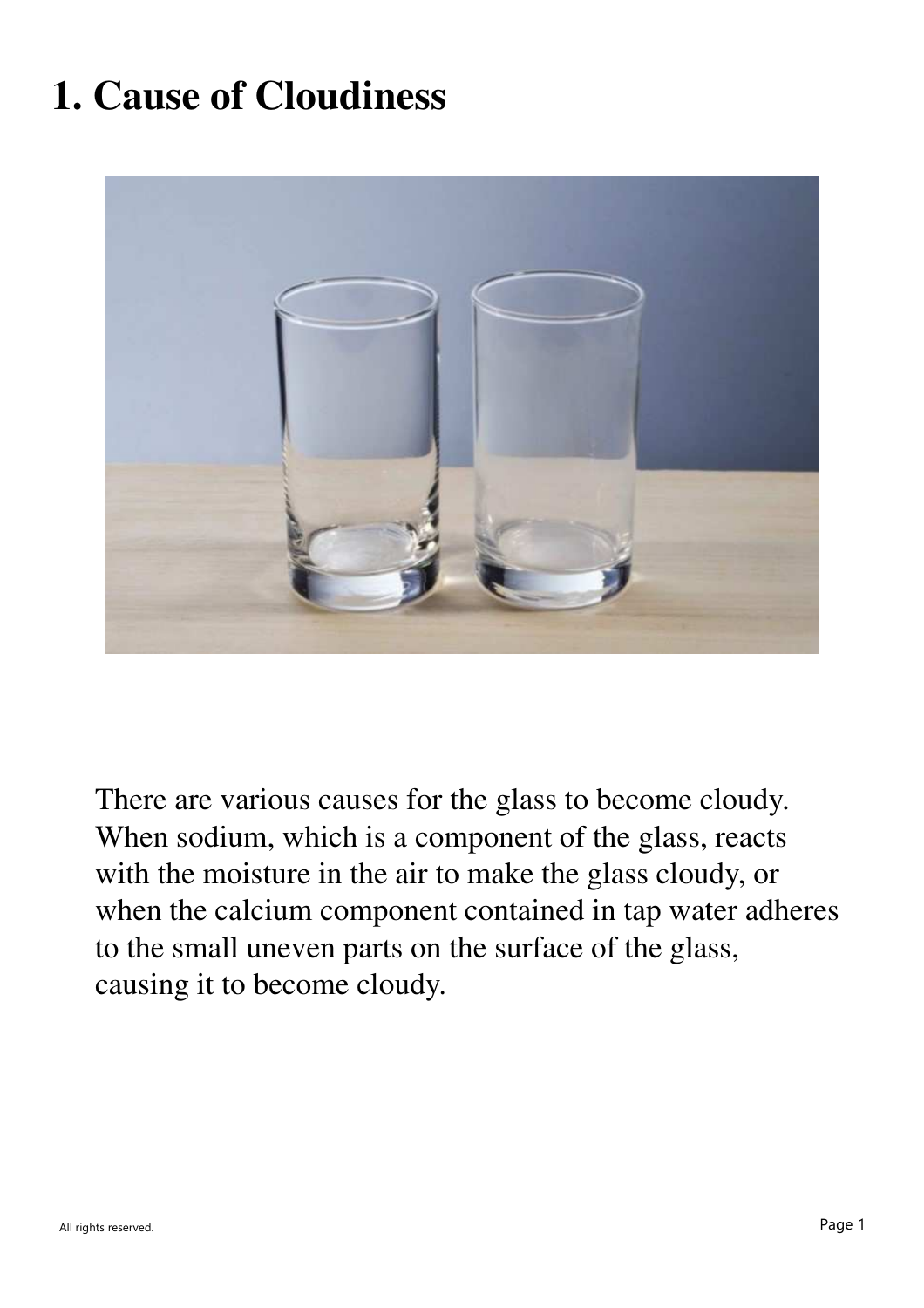## **2-1. Hands Washing Method**



First, wash with a neutral detergent for tableware.

- (1) Put a neutral detergent for tableware on a clean sponge and wash glass carefully.
- (2) Rinse with hot water around 40 degrees.
- (3) Wipe it with a cloth before it dries.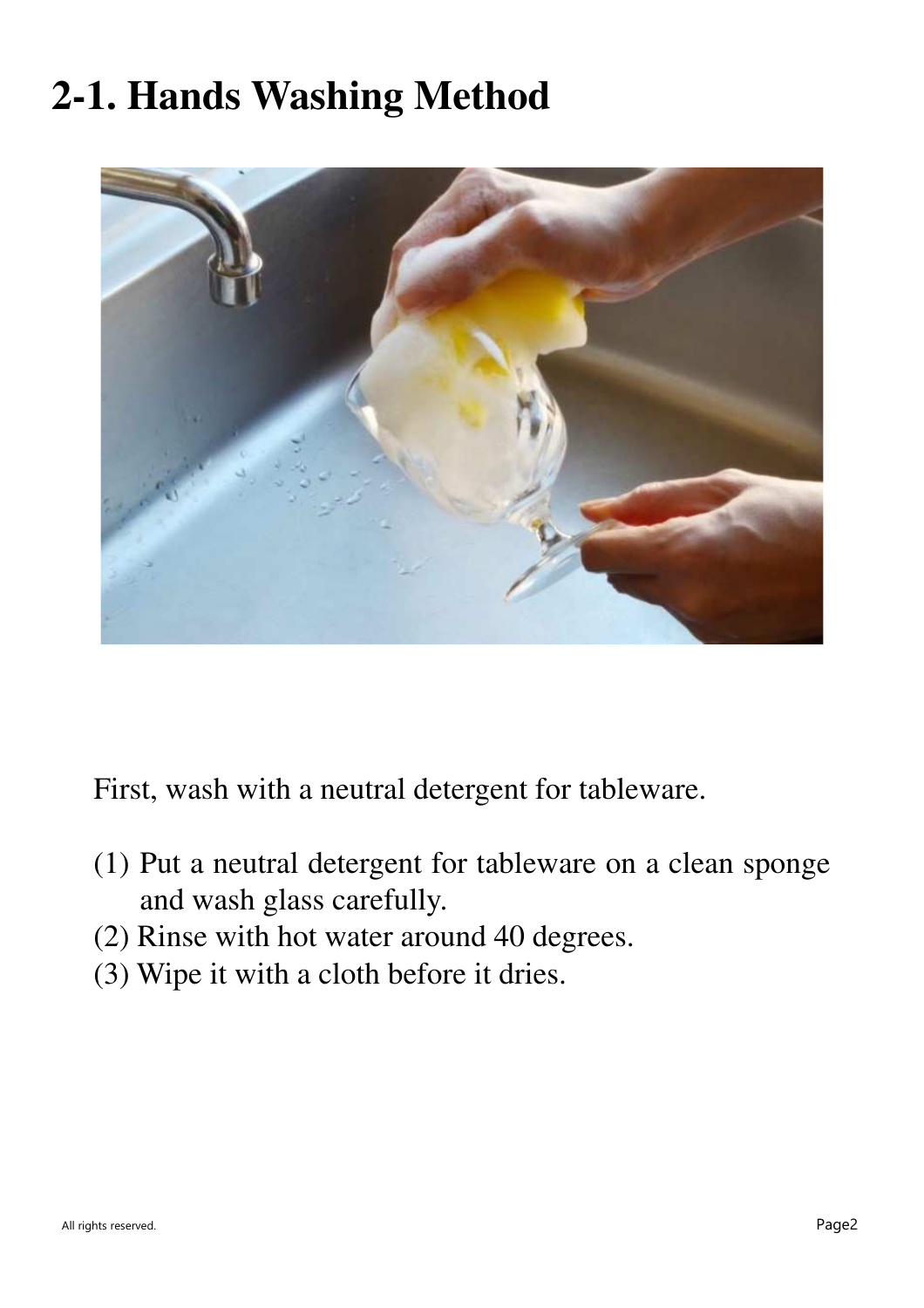# **2-2. Hands Washing Method**



Try using citric acid for the cloudiness of the glass that still cannot be removed.

- (1) Dissolve 1 teaspoon of citric acid in 200 ml of water (warm water).
- (2) Soak glass in citric acid water for a while.
- (3) Take out the glass and wash it with regular dishwashing liquid.
- (4) Wipe it with a cloth before it dries.

\* Do not wash crystal glass with citric acid.

(There is a risk of extra cloudiness.)

\*If the cloudiness of the glass cannot be removed by the above method, it may be caused by small scratches on the glass or erosion by the detergent (alkaline) used in the dishwasher. Those cloudiness cannot be removed.

It is recommended that you replace the glass with a new one, as this may cause breakage.